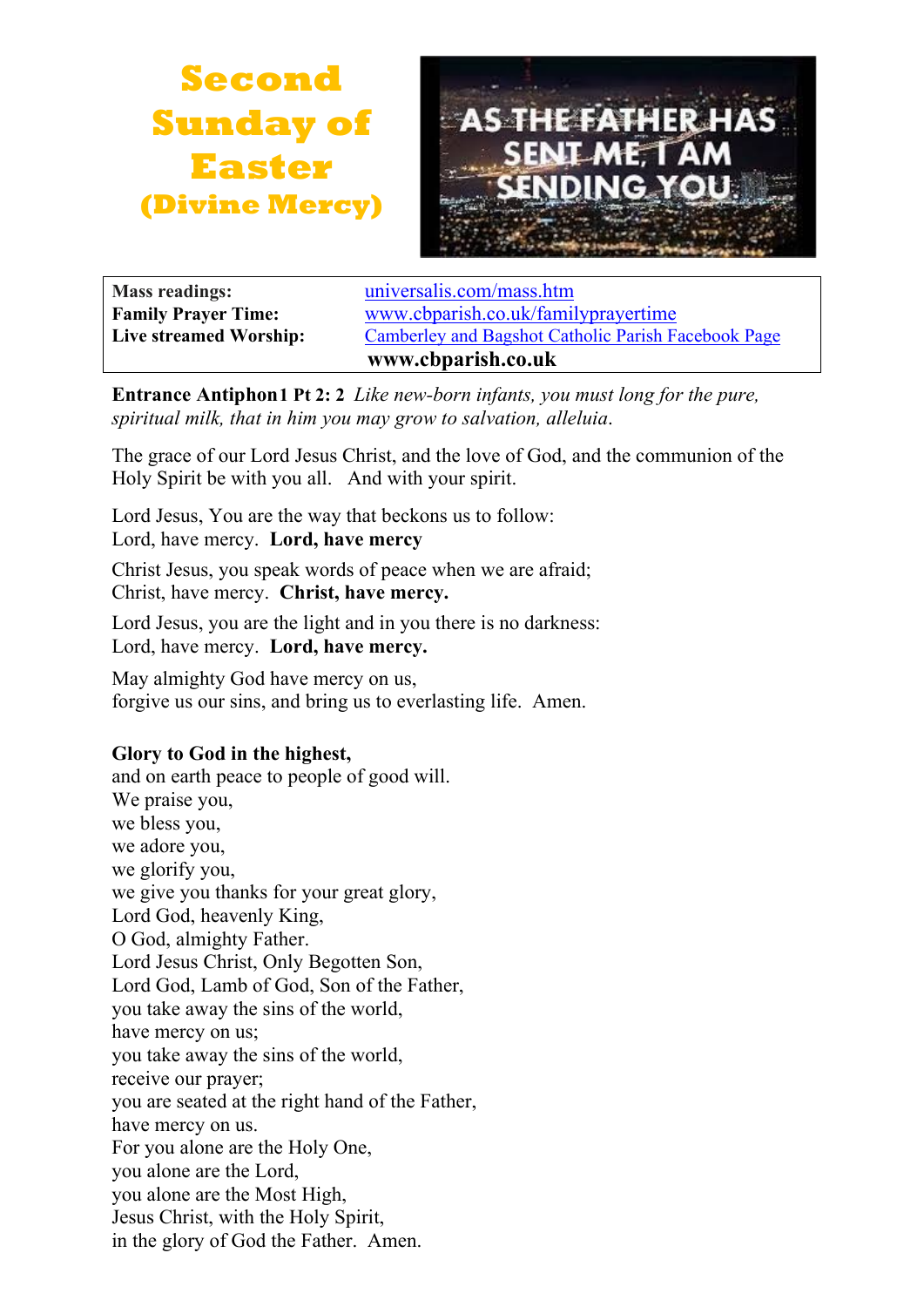#### **Collect**

God of everlasting mercy, who in the very recurrence of the paschal feast kindle the faith of the people you have made your own, increase, we pray, the grace you have bestowed, that all may grasp and rightly understand in what font they have been washed, by whose Spirit they have been reborn, by whose Blood they have been redeemed. Through our Lord Jesus Christ, your Son, who lives and reigns with you in the unity of the Holy Spirit, God, for ever and ever.

## **First reading** Acts 5:12-16

The faithful all used to meet by common consent in the Portico of Solomon. No one else ever dared to join them, but the people were loud in their praise and the numbers of men and women who came to believe in the Lord increased steadily. So many signs and wonders were worked among the people at the hands of the apostles that the sick were even taken out into the streets and laid on beds and sleeping-mats in the hope that at least the shadow of Peter might fall across some of them as he went past. People even came crowding in from the towns round about Jerusalem, bringing with them their sick and those tormented by unclean spirits, and all of them were cured.

## **Responsorial Psalm 117(118):2-4,22-27**

*Give thanks to the Lord for he is good, for his love has no end.*

Let the sons of Israel say: 'His love has no end.' Let the sons of Aaron say: 'His love has no end.' Let those who fear the Lord say: 'His love has no end.' The stone which the builders rejected has become the corner stone. This is the work of the Lord, a marvel in our eyes. This day was made by the Lord; we rejoice and are glad. O Lord, grant us salvation; O Lord, grant success. Blessed in the name of the Lord is he who comes. We bless you from the house of the Lord; the Lord God is our light.

#### **Second reading** Apocalypse 1:9-13,17-19

My name is John, and through our union in Jesus I am your brother and share your sufferings, your kingdom, and all you endure. I was on the island of Patmos for having preached God's word and witnessed for Jesus; it was the Lord's day and the Spirit possessed me, and I heard a voice behind me, shouting like a trumpet, 'Write down all that you see in a book.' I turned round to see who had spoken to me, and when I turned I saw seven golden lamp-stands and, surrounded by them, a figure like a Son of man, dressed in a long robe tied at the waist with a golden girdle.

When I saw him, I fell in a dead faint at his feet, but he touched me with his right hand and said, 'Do not be afraid; it is I, the First and the Last; I am the Living One, I was dead and now I am to live for ever and ever, and I hold the keys of death and of the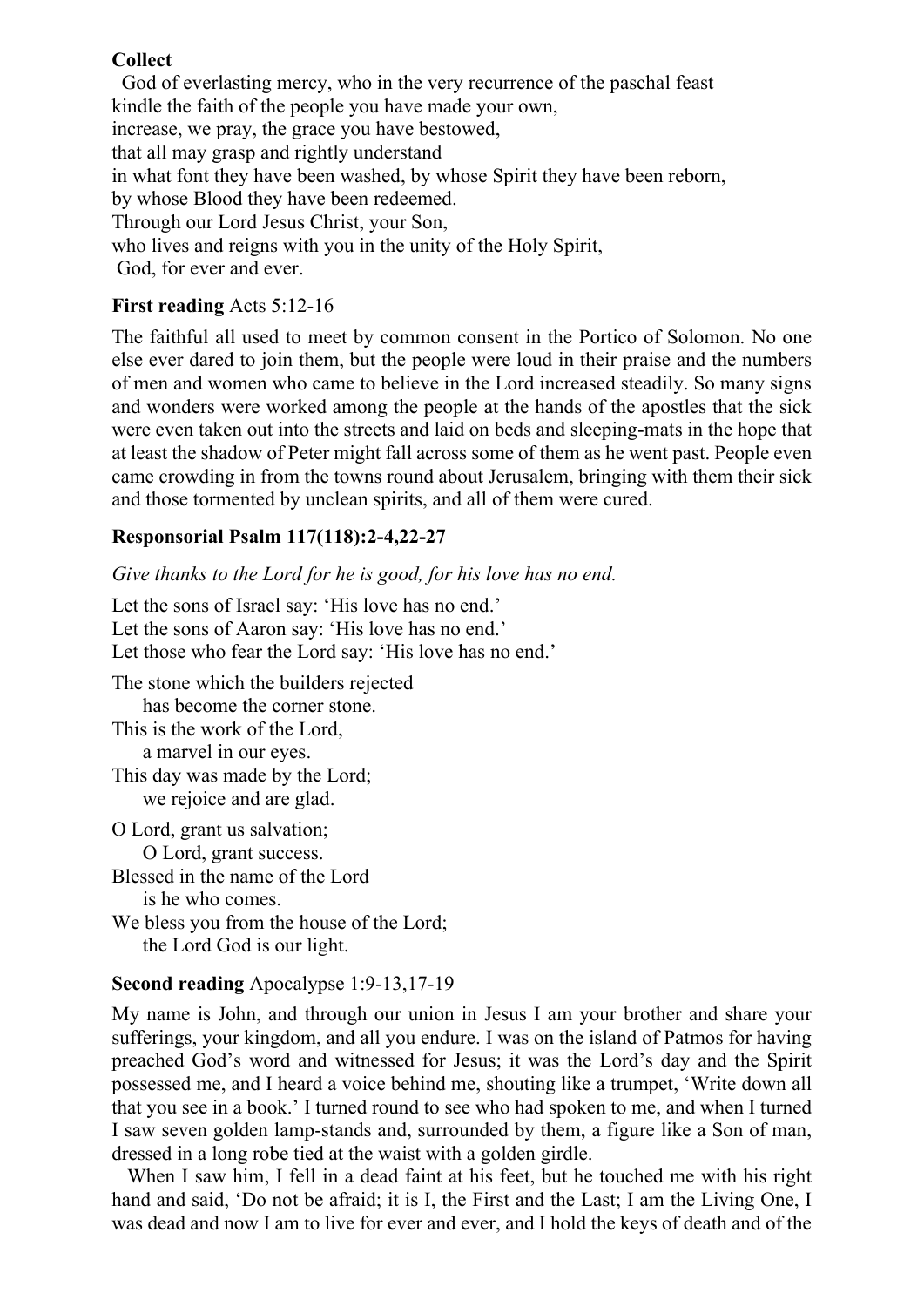underworld. Now write down all that you see of present happenings and things that are still to come.'

# **Sequence Victimae Paschali Laudes**

Christians, to the Paschal Victim offer sacrifice and praise. The sheep are ransomed by the Lamb;

and Christ, the undefiled, hath sinners to his Father reconciled. Death with life contended: combat strangely ended! Life's own Champion, slain, yet lives to reign.

Tell us, Mary: say what thou didst see upon the way. The tomb the Living did enclose; I saw Christ's glory as he rose!

The angels there attesting; shroud with grave-clothes resting. Christ, my hope, has risen: he goes before you into Galilee.

That Christ is truly risen from the dead we know. Victorious king, thy mercy show!

*Alleluia, alleluia! Jesus said: 'You believe because you can see me. Happy are those who have not seen and yet believe.' Alleluia!*

#### **Gospel** John 20:19-31

In the evening of that same day, the first day of the week, the doors were closed in the room where the disciples were, for fear of the Jews. Jesus came and stood among them. He said to them, 'Peace be with you', and showed them his hands and his side. The disciples were filled with joy when they saw the Lord, and he said to them again, 'Peace be with you.

'As the Father sent me, so am I sending you.'

After saying this he breathed on them and said:

'Receive the Holy Spirit.

For those whose sins you forgive, they are forgiven;

for those whose sins you retain, they are retained.'

Thomas, called the Twin, who was one of the Twelve, was not with them when Jesus came. When the disciples said, 'We have seen the Lord', he answered, 'Unless I see the holes that the nails made in his hands and can put my finger into the holes they made, and unless I can put my hand into his side, I refuse to believe.' Eight days later the disciples were in the house again and Thomas was with them. The doors were closed, but Jesus came in and stood among them. 'Peace be with you' he said. Then he spoke to Thomas, 'Put your finger here; look, here are my hands. Give me your hand; put it into my side. Doubt no longer but believe.' Thomas replied, 'My Lord and my God!' Jesus said to him:

'You believe because you can see me.

Happy are those who have not seen and yet believe.'

There were many other signs that Jesus worked and the disciples saw, but they are not recorded in this book. These are recorded so that you may believe that Jesus is the Christ, the Son of God, and that believing this you may have life through his name.

Fr Paul's **homily** can be listened to **via the Parish [website](https://www.cbparish.co.uk/homilies)**